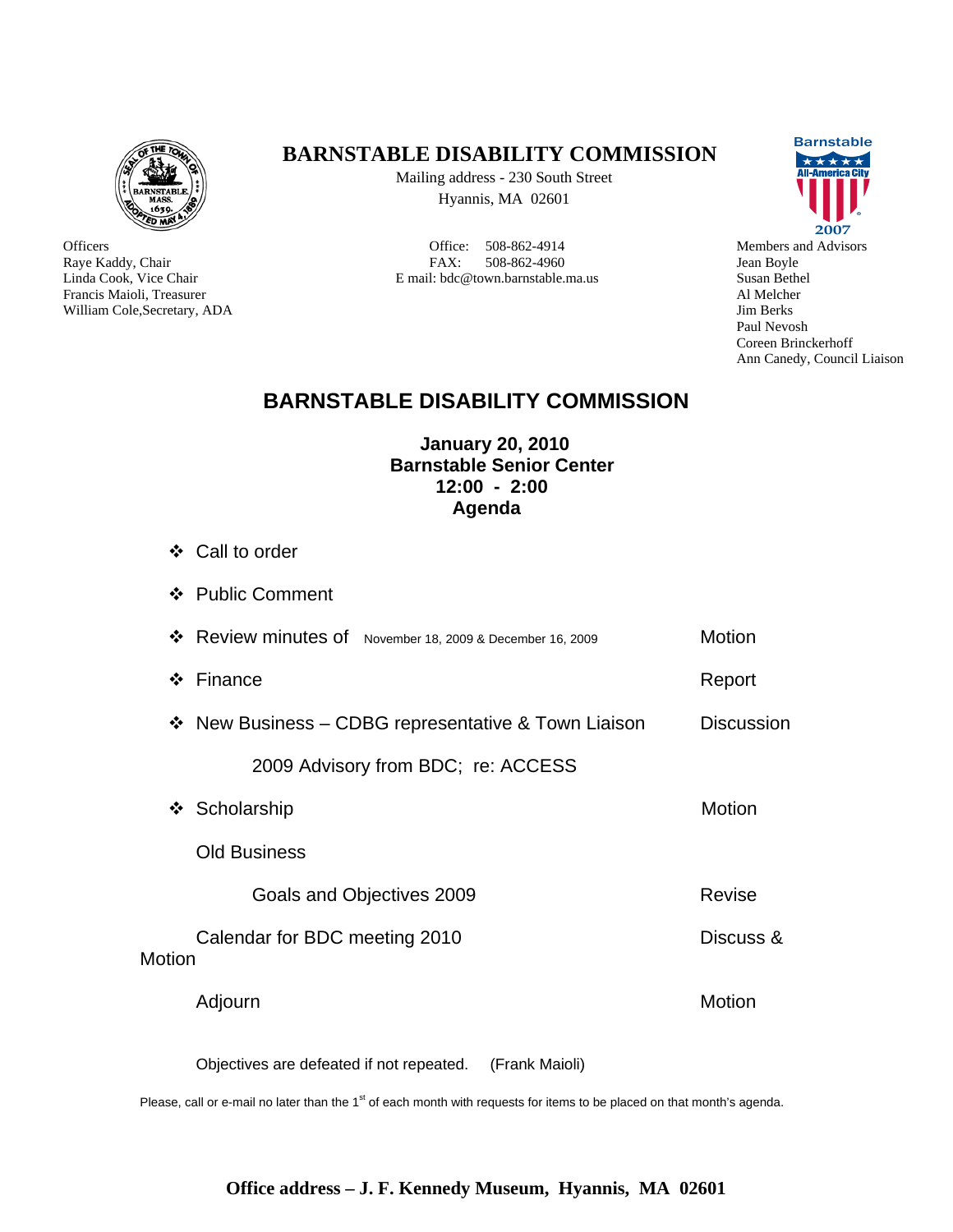

Barnstable Disability Commission ADVISORY Re: Accessibility Projects December 2009 ~~ Recommendations

1. (K) Apply Universal Design (visitability model) to the degree possible, to all future building projects. This model consists of one entrance with no steps; grab bars, use of levers vs. knobs and other basic requirements that make for more accessibility for those with disabilities. Cost estimates for this type design are minimal from the onset; figures are available through the state handbook on disability projects or via the BDC office

Use the AAB (Architectural Access Board) checklist of building requirements and other recommended options. (Info on this topic is available through the BDC commission.)

- 2. (A) When building permits are issued initially, pass out a list of ADA requirements along with the permit(s) . Example: Chelmsford and other towns tie-in the ADA requirements with the issuance of common victualer license. Many other towns have samples of their procedures which we could use as models if this route were chosen..
- 3. (K/A) Do build in access ---initially---- when projects are in the first stage; the costs

to

retro-fit are much higher than upfront costs.

- 4. (A/K) If interested, Contact 617-727-7440 (Jeff Duggan) for a copy of Tax Breaks for exterption, the control of the set of the sets in the accessibility for Private Businesses....up to \$10,000 tax incentive
- 5. (K / A / C) Prepare a Disability Compliant Handbook to hand out to new/old businesses. (e.g. proper parking, van space, signage, other info pertaining to visitability and universal design et.al). Other towns and cities in Massaxchusetts have crystallized the ADA requirements into <sup>a</sup> small pamphlet which can be easily understood by those engaged in building, remodeling et.al.
- 6. (K) Provide seed money to businesses to improve access: What can businesses do in stages to bring themselves into compliance? For example: the business could examine, survey, prepare a framework and cost estimates in applying for grants.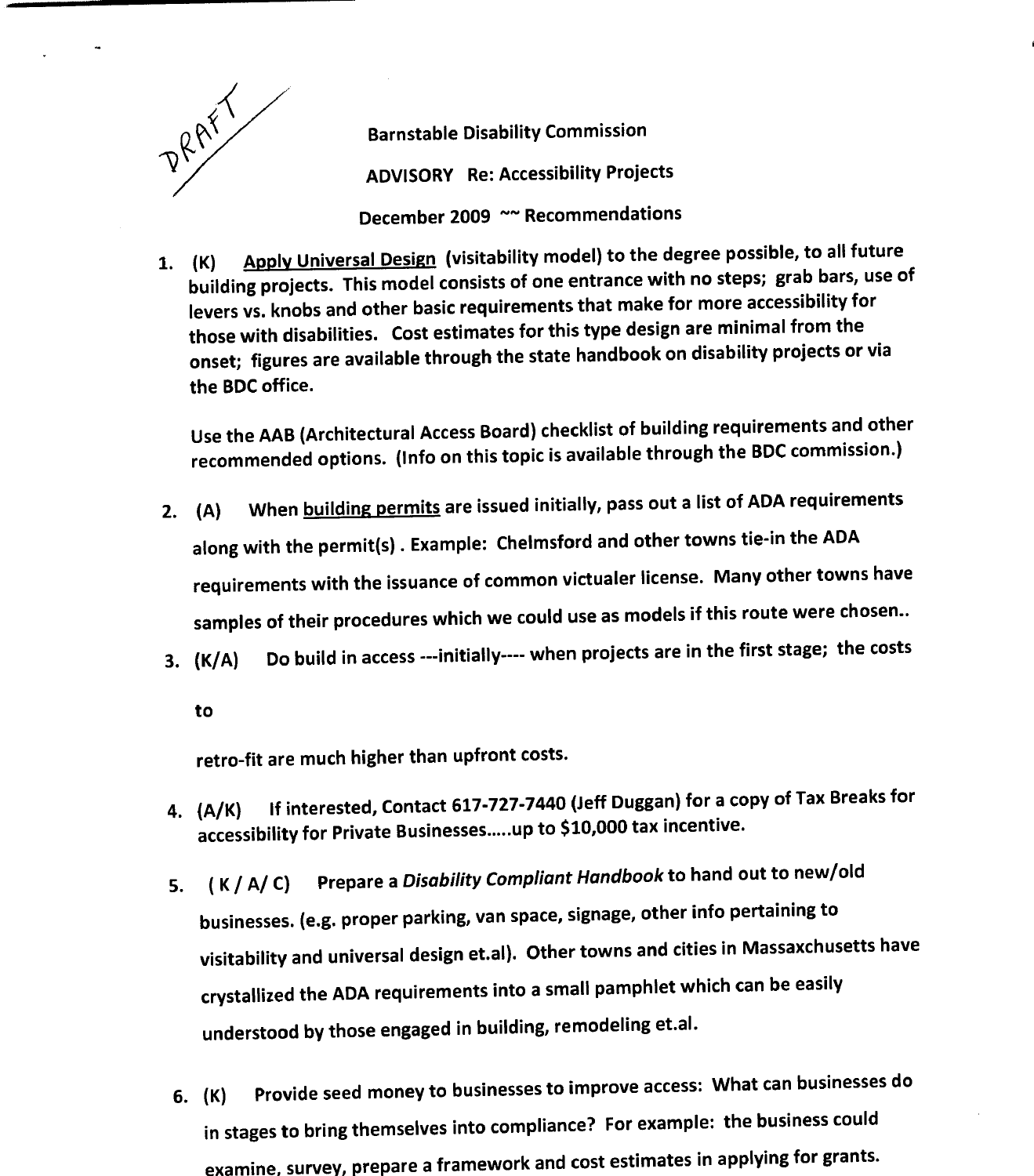- 7. (K) Complete all access projects that are listed on the beach surveys which are completed each year by the Barnstable Disability Survey Committee. ( e.g. Covell's continues to be a non- accessible beach .) The surveys completed of the buildings and beaches for the year 2009 have been summarized. This summary information with specific recommendations is available through the commission and other town departments
- 8. (A) Check the two municipal (public) golf courses for access needs.
- 9. (K/A) Continue to survey the voting polls to determine whether or not further accessibility upgrades are needed? Provide accessible voting machines and polls (e.g. visually impaired; hearing impaired; physical access; accommodations for voting machines such as height etc
- 10. (K) Build accessible playground facilities similar to Luke's Love in West Barnstable. Recommended is that the location of potential handicap accessible playground(s) be closer to Hyannis, possibly next to the Town Recreation building.
- 11. (A) Maintain and review yearly the use of proper signage, handicap parking lines etc
- 12. (A) Continue to develop Emergency Preparedness for those with Disabilities.
- 13. (A/K) The JFK Museum needs an upgrade for access on the side door of the building.

Thank you for taking these advisories under consideration. It is our goal to continue to provide recommendations and information that will lead to more and better access for

 $K =$  Kathleen G.  $A =$  Ann C.

 $\sim$   $\sim$   $\sim$ 

residents and those who visit the Town of Barnstable.<br>  $K = Kathleen G.$  A C Commission Kaye, Kaddy C e